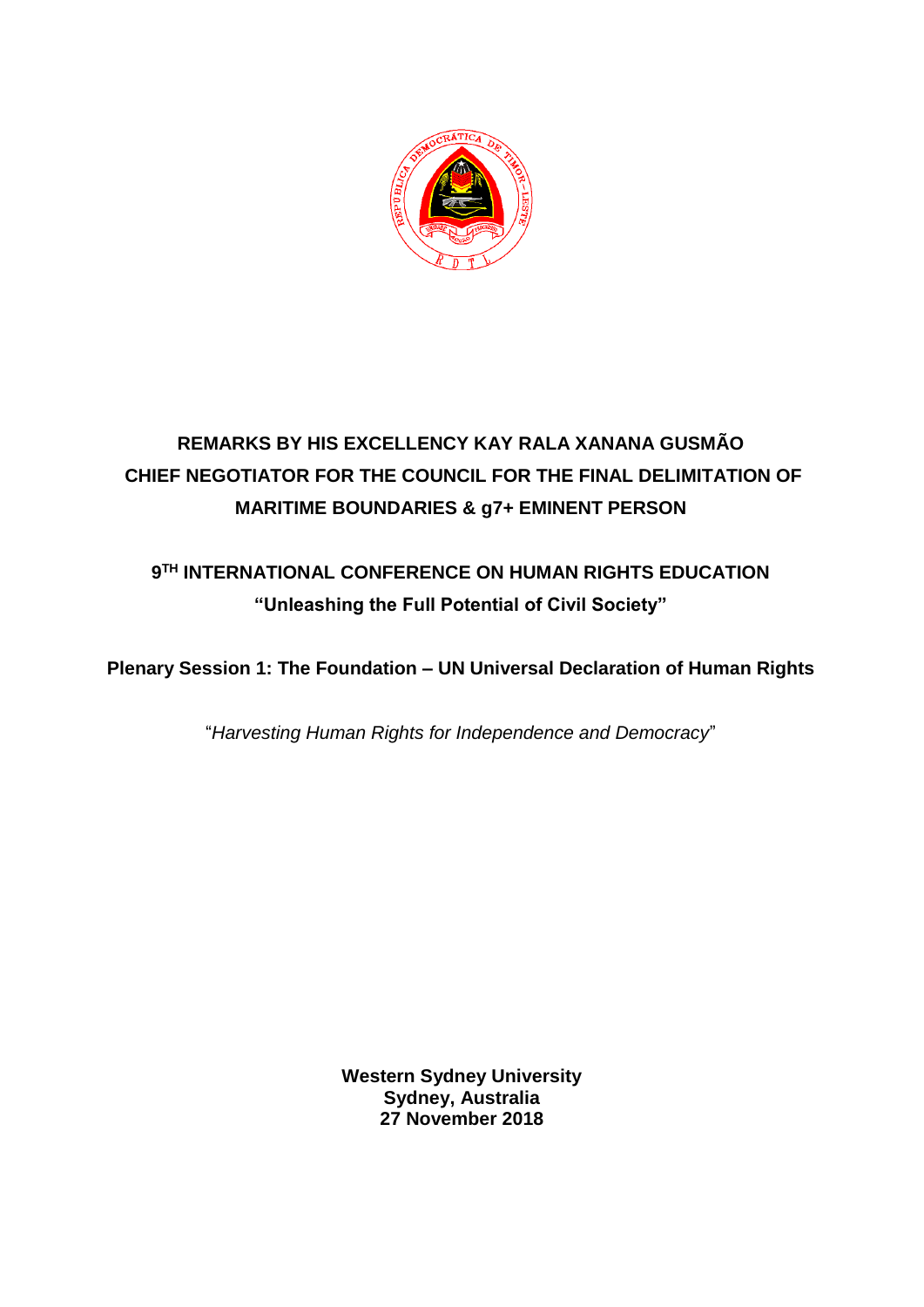*Dr. Sev Ozdowski AM, Director of Equity and Diversity at Western Sydney University and Conference Convenor* 

*Fellow speakers:* 

*Professor Scott Holmes, Acting Vice Chancellor and President of Western Sydney University*

*Mr. Chris Moraitis PSM, Secretary of the Australian Government's Attorney General's Department*

*Ms. Cynthia Veliko, Regional Representative of the OHCHR (Office of the United Nations High Commissioner for Human Rights) Regional Office for South East Asia*

**Excellencies** 

Ladies and Gentlemen,

I would like to thank the organisers for hosting this event and for inviting me to participate. I would especially like to acknowledge my dear friend Dr. Sev Ozdowski, who is both a remarkable philanthropist and an exceptional host.

As you know, I represent a country that has endured serious human rights violations and that is now one of the world's youngest democracies. Sixteen years since the restoration of our independence, Timor-Leste is still in the process of building our nation and consolidating our State and, at the same time, as a way of learning, we are also paying close attention to all that is going on in the world around us.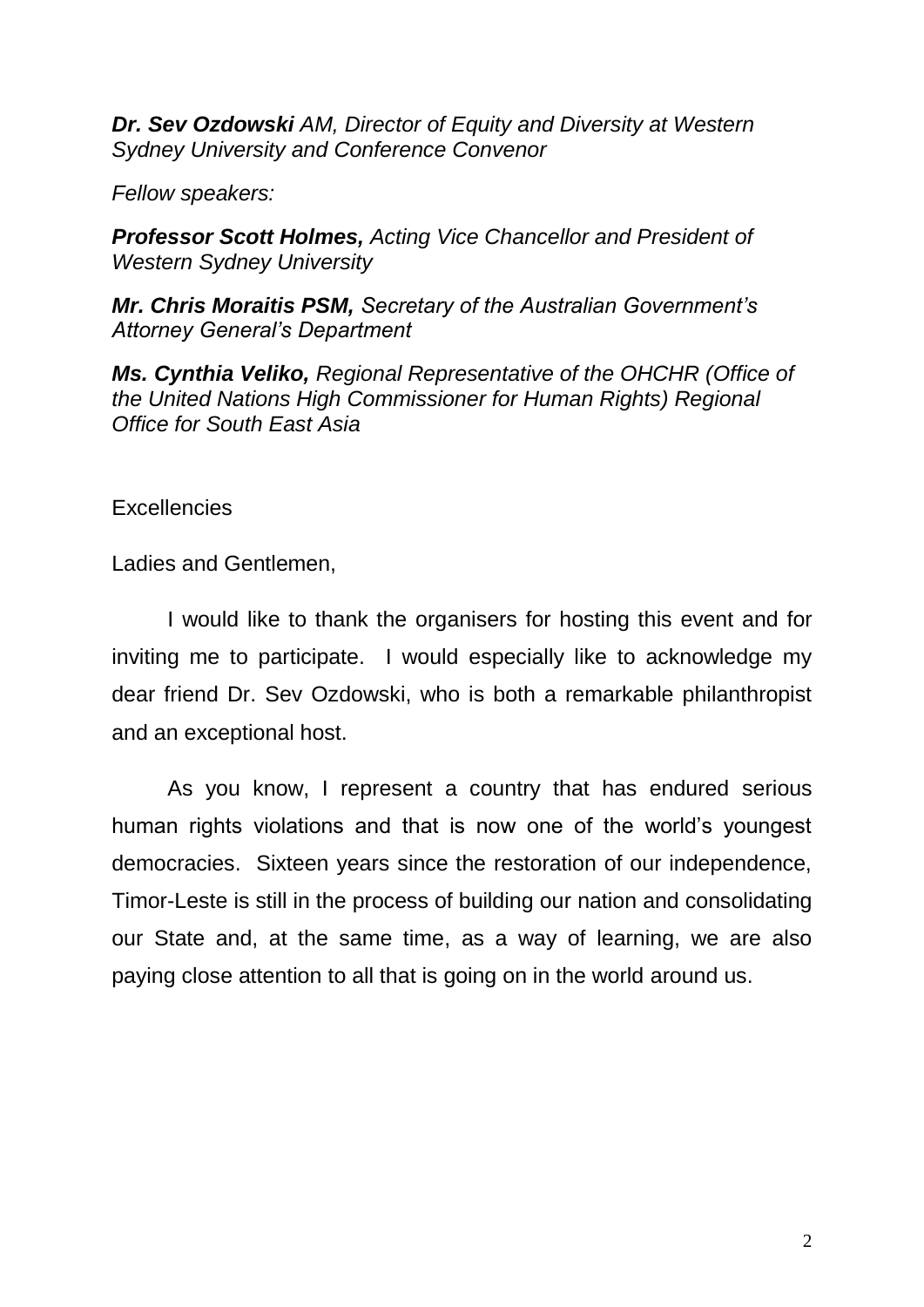We survived the years of resistance, hoping to find a new international order - as was proclaimed by many in those days - of solidarity over aggression, cooperation between nations, and the just treatment of people. And yet, today, we are living in troubled times, with real threats to global stability and increasing mistrust in the political and democratic institutions.

I understand that much of what we are asked to contribute towards a better world - such as safeguarding and promoting human rights in support of democracy, justice and tolerant and peaceful societies - is dependent on human nature itself.

And what is going on in today's world? Are human rights on the wane? Is democracy in crisis? What can we do to educate our societies, particularly our younger citizens, so as to have a culture based on human rights? What can we do to improve the very people, who, against their very nature, may opt for radicalization or extremism?

Unfortunately, in today's globalised world, we often see and hear speeches with dangerous repercussions - spewing hatred and inciting violence. We see and feel increasing contempt for others, for those who are different…. for minorities. Even countries that appear to have the most consolidated democracies are evolving in a manner that is frighteningly unequal, leaving behind those who need help the most. In these countries - often the main exporters of "expertise on human rights" - we also witness a dangerous rise in human rights violations: corruption, discrimination, racism, xenophobia, hatred, violence and many other deadly passions.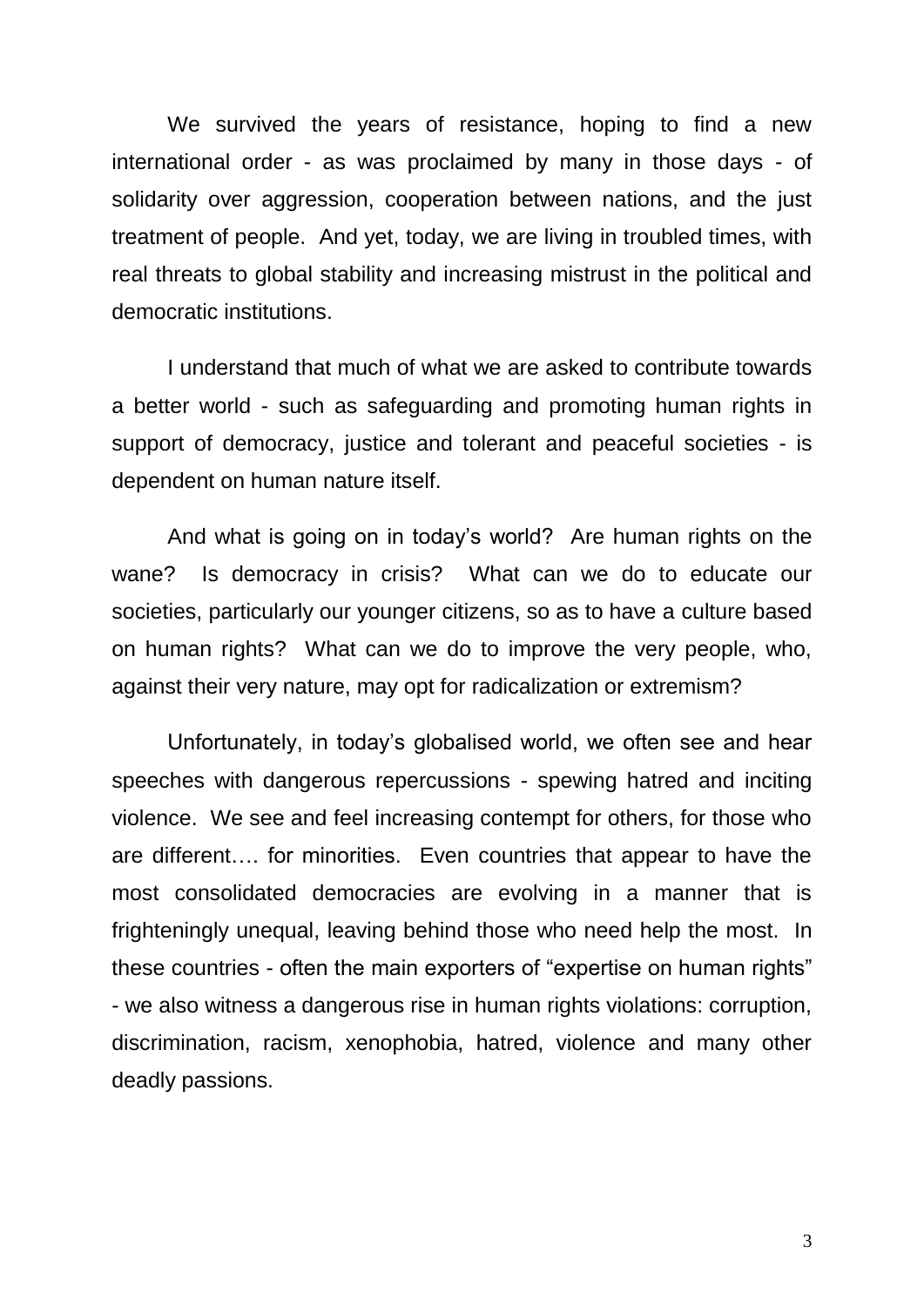Messages by political leaders are manifesting feelings of mistrust and discrediting an international order that provides security and safety to the people: economic security, food security, environmental security and physical safety.

While safety and dignity are the cornerstones of human rights, the world today is dominated by fear and hatred. Increasing social conflicts drive societies towards crisis mode, and people, faced with instability, unemployment, violence and fear of others, fight against these perceived threats. We are seeing human beings united in fear, rising up and threatening the ideals of solidarity and cooperation.

We see millions of migrants flooding into Europe, looking for security and dignity, but being met by resistance, in one of the more recent and obvious examples of this sad reality. Tragically, we have seen many people - including children - drowned as they cross the Mediterranean Sea.

I was invited by a European Union Commission to speak to the Expo Milano in 2015, on the subject: 'Human rights, right to food, right to land ... what is missing?'

I addressed this question by referencing the migrants to Europe. What is missing is peace! These migrants, who had land in abundance, were fleeing from wars, which, in many cases, the world's great decision-makers were ironically promoting, in so called support of the establishment of democracy and human rights.

4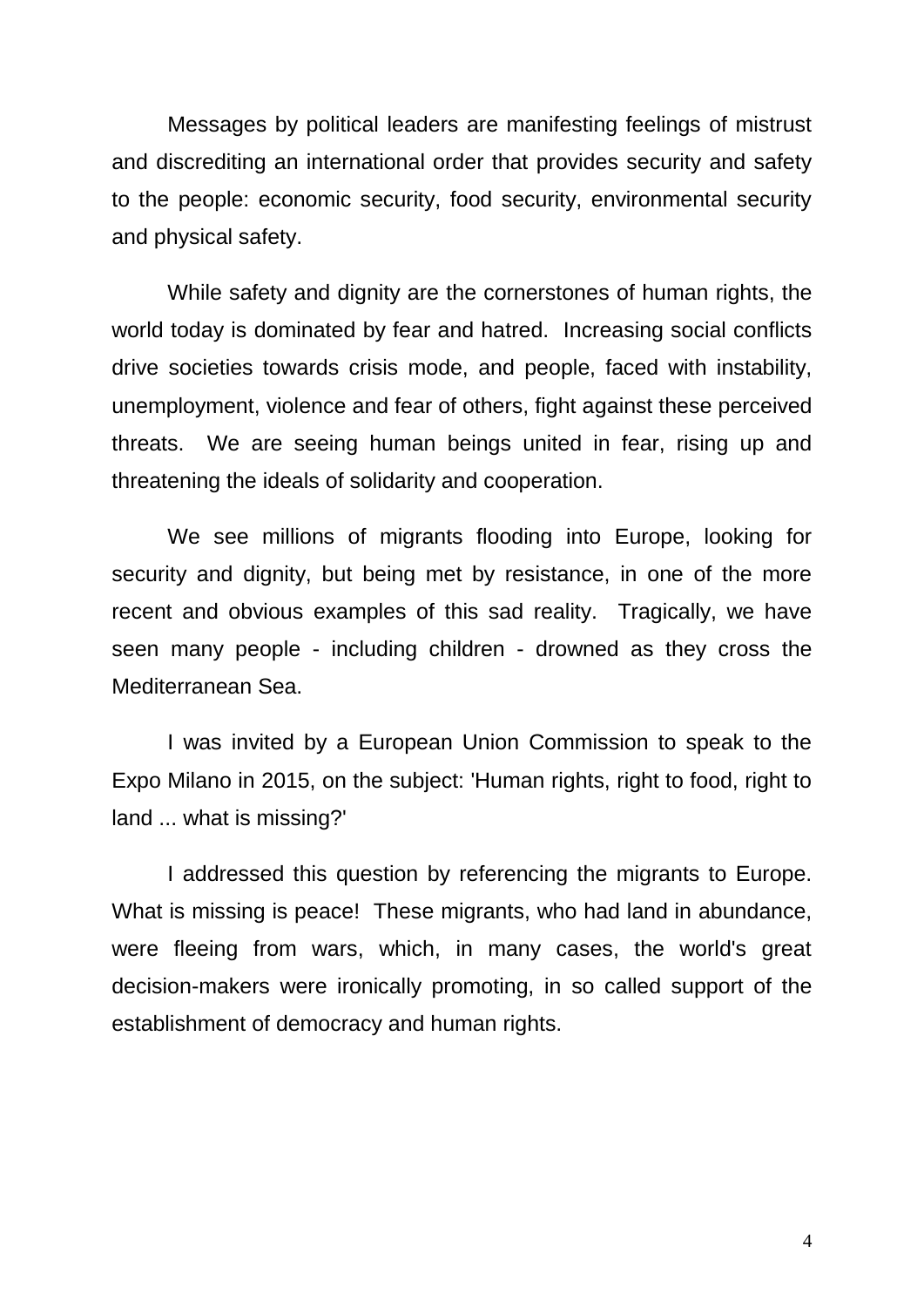Let us look at the war in Iraq, promoted by many countries in the West…after more than a decade of war, with much devastation and suffering and…we have neither a sustainable democracy nor a human rights paradise. Let us look at Syria - the war is prolonged and maintained and divisionism continues. Let us look at Yemen - there was talk of peace at press conferences in the morning, but, in the afternoon, behind the scenes, billions of dollars' worth of arms deals are being signed bringing suffering, hunger, disease and homelessness to millions.

The 'Arab Spring', hailed by the West, was also not a magic wand for democracy and human rights.

I also represent a group of countries called the g7+, a voluntary association of countries affected by conflict and fragility that, today, encompasses 20-member States from Africa, Asia, the Pacific and the Caribbean.

The g7+ was created in 2010, in Dili, to serve as a platform for its member States to achieve lasting peace and stability by promoting dialogue and reconciliation, advocating solutions adjusted to the reality of each country and facilitating the sharing of experiences. Voluntarism, solidarity and cooperation are the three key commitments that keep us united, despite our differences.

We are aware, however, that peace and the protection of human rights are not feasible in these countries until their leaders lead not by their egos, but by example, responsibly and with accountability, and until their people demand their governments place national interest above private interests.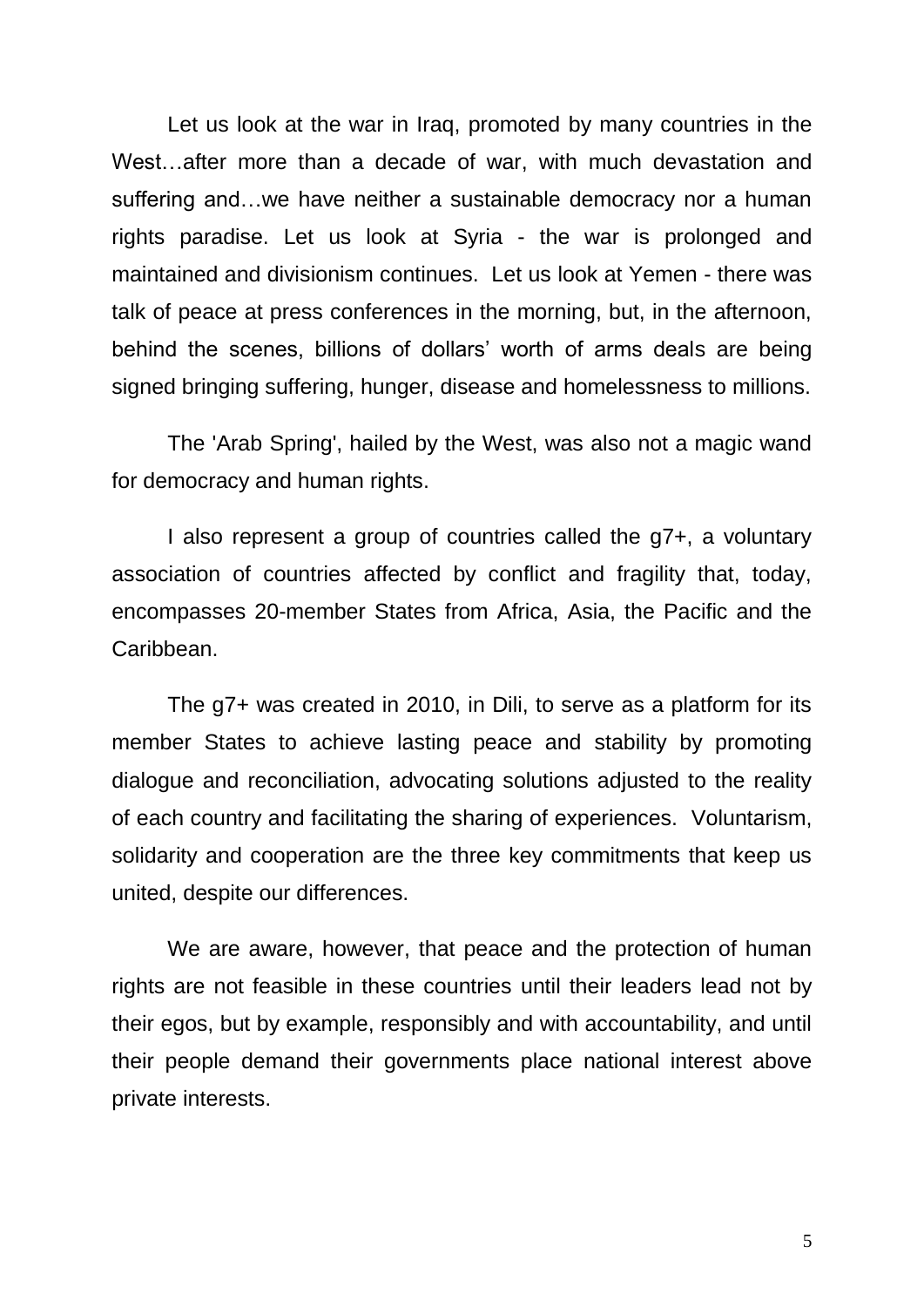Still, it must be recognised that conflicts in many of our countries are due to struggles for power and hegemony by more powerful nations. They are also due to the vested interests of large multinational corporations, which completely ignore the rights and liberties of the voiceless.

Afghanistan has been the victim of an endless cold war between the powers in the region, and now Yemen, and also Somalia, South Sudan, the Democratic Republic of Congo, the Central African Republic - a long and painful list of countries where colonisation, civil war, dictatorships, greed, and external interests have led the populations into misery and dependence, despite the high untapped potential in their lands and underneath their soils.

And the United Nations missions, in many of these cases, brings a costly, 'one-size-fits-all' policy which ignores the specific context of each country.

These are challenges that need a true response, and demands the involvement of each and every one of us.

Your Excellencies Ladies and gentlemen,

My people suffered a cruel oppression for twenty-four long years. What was it that kept us going? It was the collective dream by an entire people of independence, freedom and democratic ideals.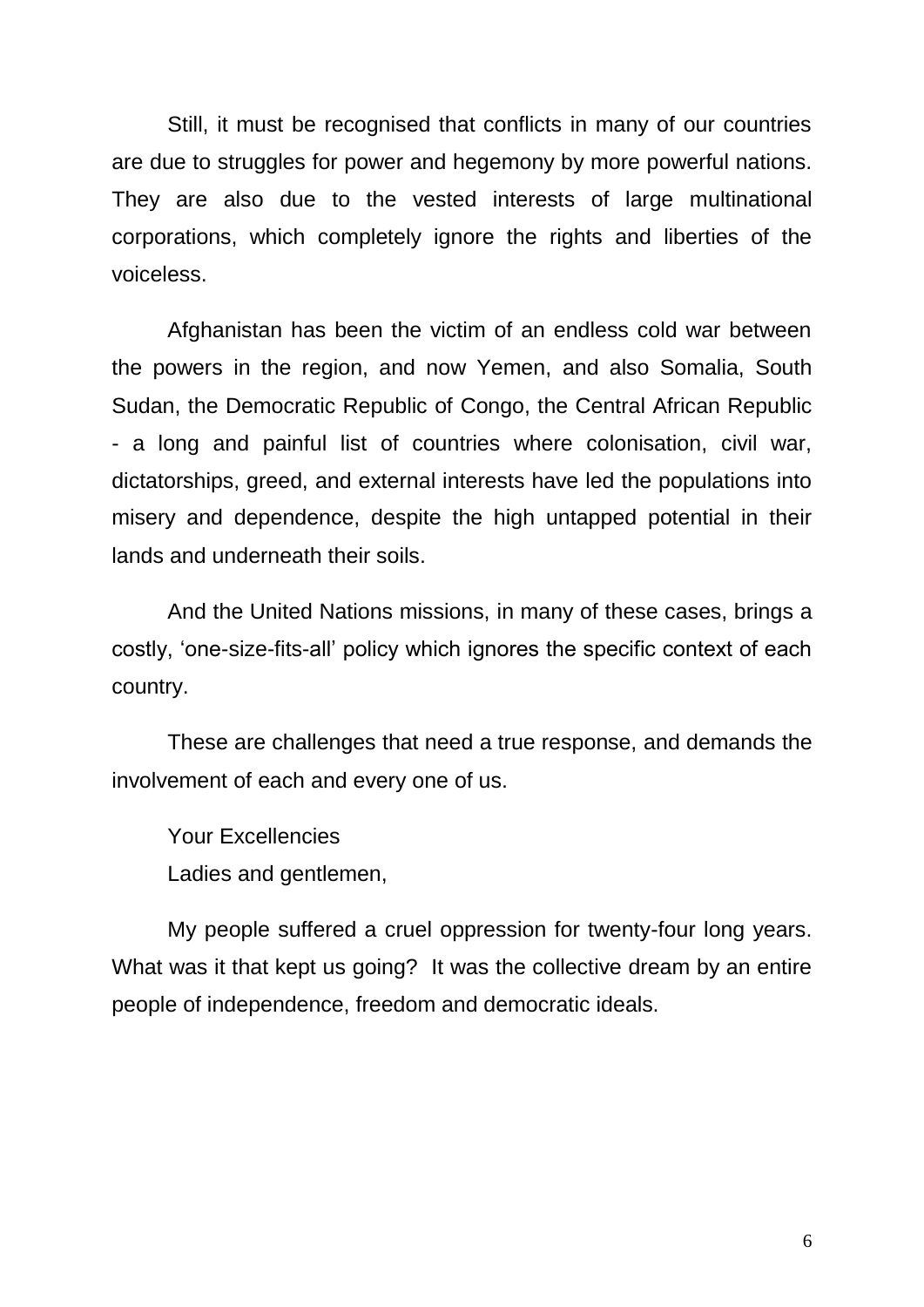As we began reconstructing a country from the ashes, we met an even greater challenge of development, a challenge common to many under-developed countries: the construction of democratic institutions that support the true aspirations of our people; the proper response to the basic needs of the population, such as food, housing, health, education, and, last but not least, the construction of basic infrastructure.

Conflict affected countries, at critical points, may need an injection of funds to respond to their national demands – this can be a tool to install confidence and trust and to promote peace. But this is rarely forthcoming.

When I was the Chair of UNESCAP (the United Nations Economic and Social Commission for Asia and the Pacific), I noted with regret that the international community and the international financial institutions were unable to respond to the calls from many countries in need of funds, to respond to their specific national demands, or to develop their basic infrastructure.

The sad fact is, ladies and gentlemen, democratic principles by themselves do not feed or heal anyone. Democracy is but the means through which we can realise the aspiration of every human being, namely to live in safety and with dignity. This realisation cannot be imposed – it needs to be adapted to each context, while trusting the judgement of the population. As such, we have been building our own democratic experience, learning from our own mistakes and moving forward, doing our best to put an end to a mindset of conflict.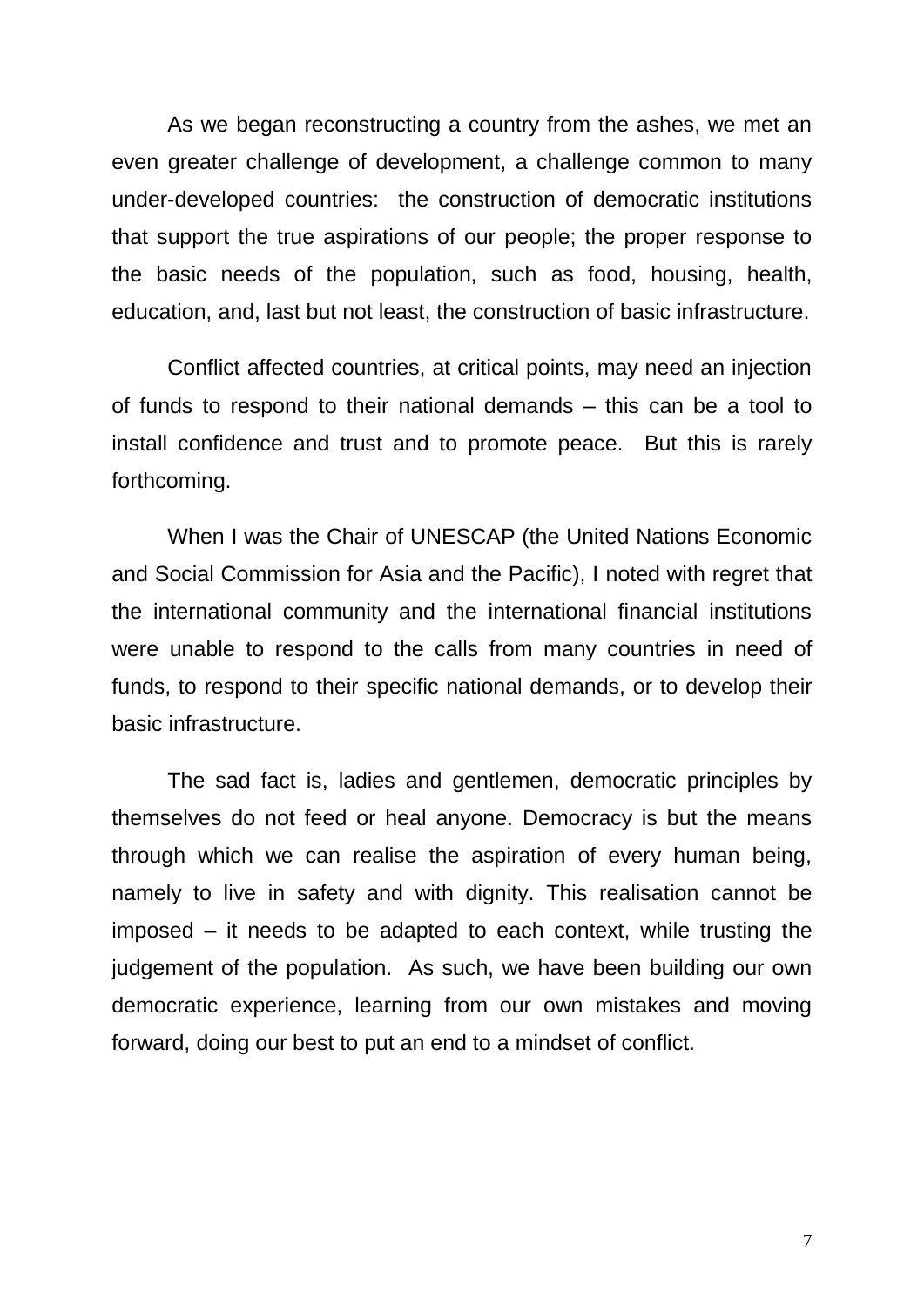During this journey, we understood, in Timor-Leste, that we were but one million among hundreds of millions of people all over the world who yearn for peace, stability and dignity, but whose intrinsic fragility does not always allow for it.

Timor-Leste was also blessed with significant oil and gas reserves, not to mention our world-class coffee. Asserting our full sovereign rights is about more than just our political and economic independence. It also means ensuring that the sacrifices made by our people were not in vain and that future generations will have the dignity and development they deserve.

As such, after exhausting every attempt to bring Australia to the negotiating table, Timor-Leste initiated the first ever compulsory conciliation, under the United Nations Convention on the Law of the Sea (UNCLOS), to help us resolve our long-running maritime boundary dispute with Australia.

Initiating the process in April 2016, we signed the historic Maritime Boundary Treaty with Australia at the United Nations on 6 March this year. This Treaty not only enables us to consolidate our sovereignty, it also provides a model for the peaceful resolution of international disputes.

Following the signing of the Treaty, and as a way of exercising our right to stability and prosperity, we recently concluded an agreement with ConocoPhillips, which was willing to sell us its shares in Greater Sunrise. And, last week, we entered into a Purchase and Sale Agreement with Shell, which also was willing to sell its Greater Sunrise shares.

8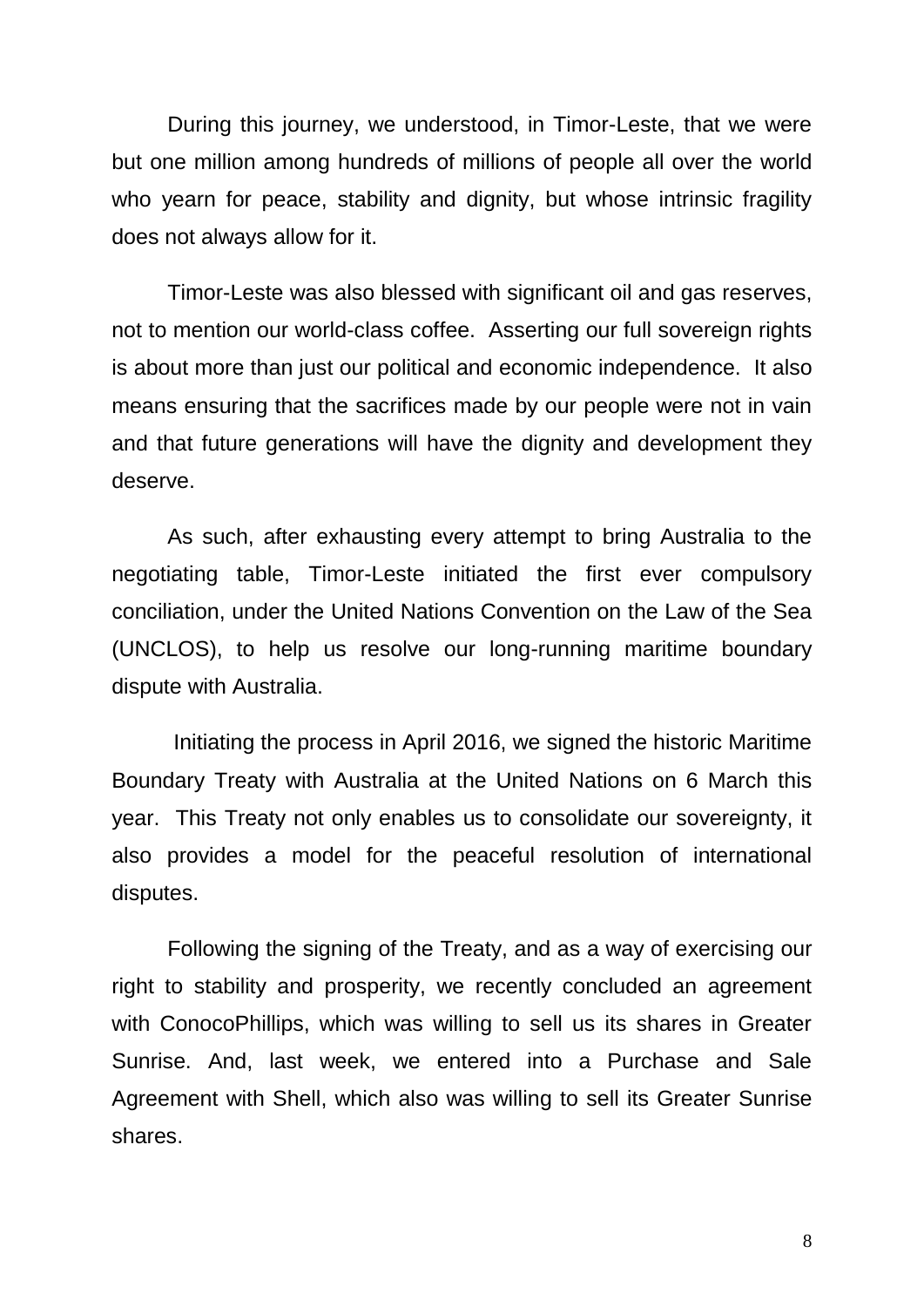These investments represent a 56.6% stake in the Joint Venture. This is an important step that will allow us to bring a gas pipeline to Timor-Leste and, in doing so, benefit our people through the exploitation of our natural resources and the development of our country.

The United Nations conciliation process provides is with an important model, at a time when geopolitical tensions concerning maritime disputes are rising globally. The experience of Timor-Leste, as a small, fragile and developing country, that faced a large and powerful maritime neighbour, helped identify the need for support to developing countries to promote equal access to the international legal mechanisms for solving maritime disputes.

We are, therefore, discussing the proposal for an independent, international Trust Fund with several countries that share our vision. The Trust Fund would finance and facilitate legal and technical support for developing countries to settle maritime disputes. We are planning to formally launch this initiative next year, at the time of the  $25<sup>th</sup>$  anniversary of UNCLOS. Timor-Leste has already committed \$250,000 to kick-start the initiative.

Even though every nation is equal before the law, not every nation has access to the international legal system. We believe that when countries cooperate and act with solidarity, it is possible to do better, helping those who need it and thus bringing justice to every corner of the world. This is what defending and preserving human rights is all about.

Ladies and gentlemen,

Timor-Leste still has many challenges ahead in consolidating a democratic State.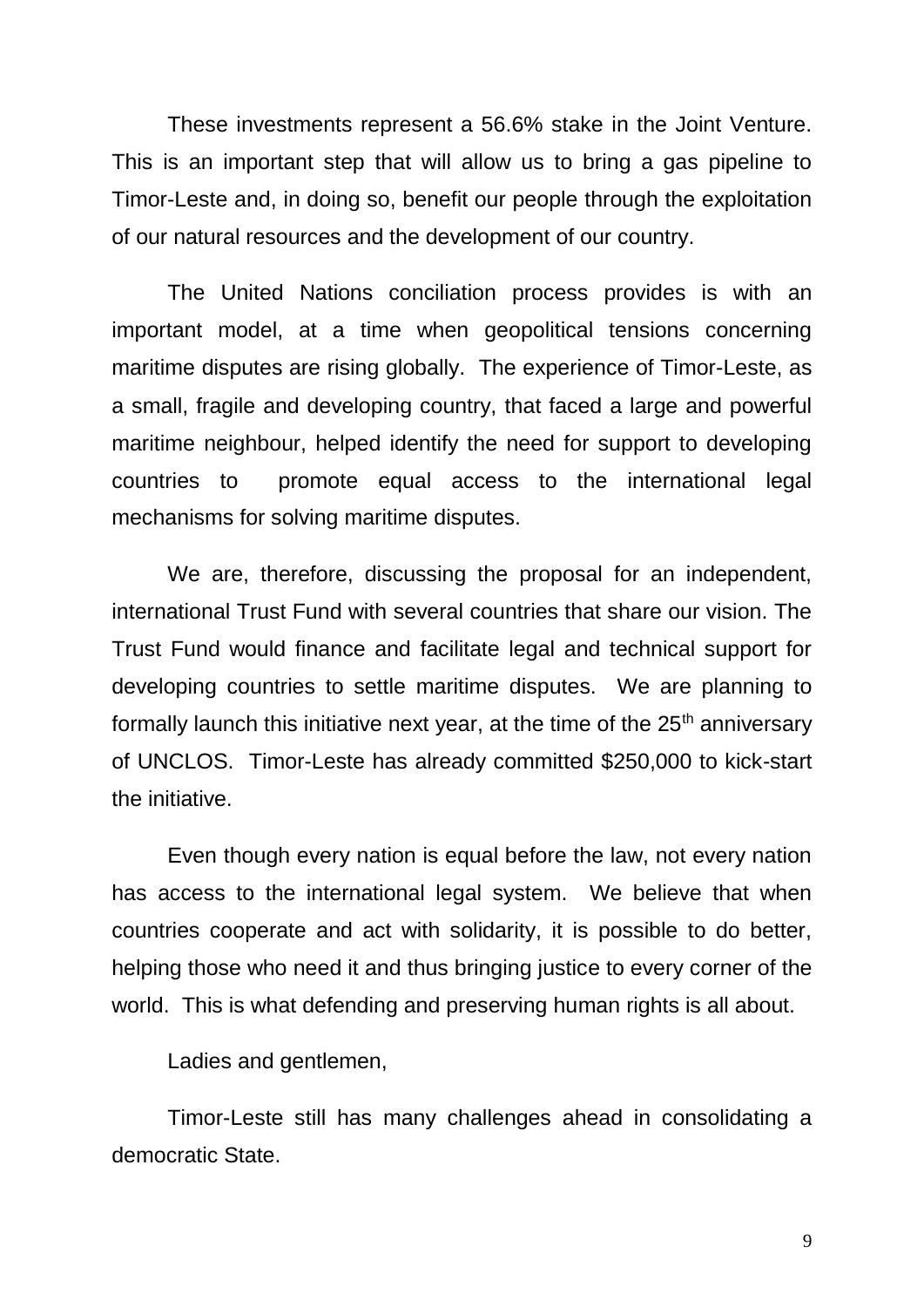With more than half our population under 20 years old, employment is a critical issue. Finding jobs for our youth – who often lack the necessary skills – is no easy task. Young people are the future of our nation, which is why their training and education are both our main focus and our main challenge!

Our strategy for addressing this - and our other key development issues - is outlined in our 2011-2030 Strategic Development Plan, which seeks to diversify the economy, develop our human capital and grow our country sustainably.

Step by step, we must also invest in the fight against political and civil illiteracy by our young people. We want to build a critical and responsible civil society that will monitor our democratic institutions and hold them to account. This role does not belong to the State alone! The State must guide its agencies, but it is for the political and social groups of the nation to guide their children and to instil in them hard work, a participative and responsible attitude, and an inclusive and democratic mindset.

Education in the area of human rights starts in our schools, in our workplaces…in other words, in every sphere of public and private life. This is the hope that democracy gives us…that it is possible to educate in freedom and foster a pluralism of ideas.

An independent assessment, conducted by The Economist magazine in 2017, found Timor-Leste to be the most democratic country in Southeast Asia. This assessment took into account electoral processes, freedoms, political participation, culture, and the manner in which agencies operate.

10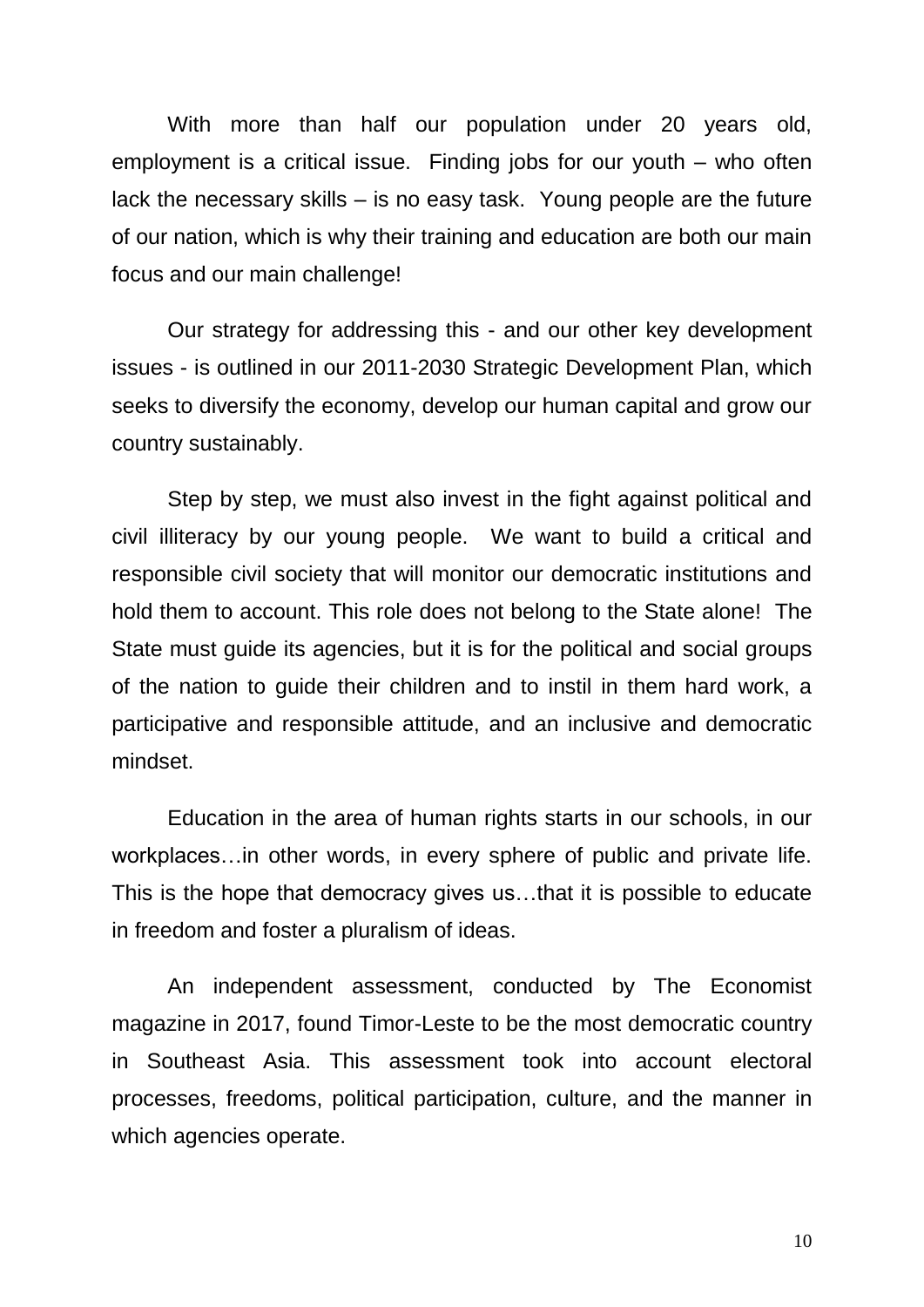It is not entirely surprising we are regarded as the most democratic, given we earned independence, democracy and peace with great effort and sacrifice, and not too long ago!

Less than two decades ago, the vast majority of our people, in a magnificent display of democratic awareness, endured an atmosphere of intimidation and violence and marched to the polling booths to vote for independence. And yet today, some of the younger members of our population are starting to forget…they forget the sacrifices their parents and grandparents made so that Timor-Leste could be independent. They forget that living in democracy does not replace the duty that each and every citizen has to their country. Indeed, abstention has been rising over the last few elections, particularly by those who have grown-up in an independent Timor-Leste.

As such, it is critical we have more historical education about political systems, particularly for young people who perhaps never experienced contempt for their rights, who did not know autocratic contexts and who never lived under antidemocratic regimes.

We need our young people to have greater political participation, greater knowledge and greater engagement in democratic processes. It is essential to instil in everyone, from a young age, that we all have a role to play in promoting individual and collective rights and liberties and, more importantly, have obligations to uphold those same collective rights and liberties. John F Kennedy said: "*Ask not what your country can do for you – ask what you can do for your country*!" I would add, ask what you can do for humanity!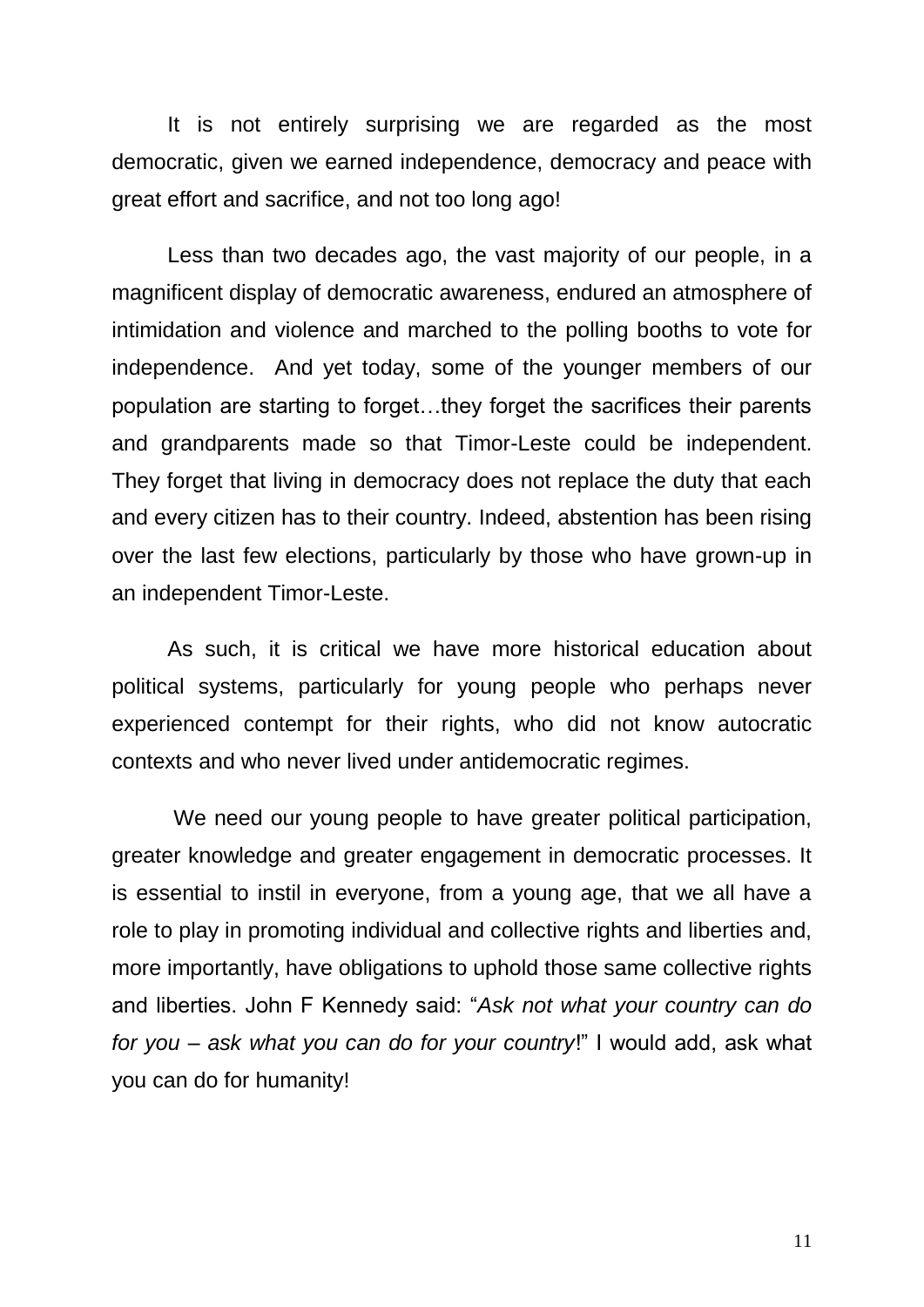Our new common goal is to educate! And I am talking about education that is humanist and focused on acceptance, equality and respect; education that goes well beyond formal education and that is adjusted to reality. Education that seeks freedom and justice for everyone, rather than being manipulated to protect the interests of a few. Universities should play a role in the education of citizenship, rather than just vocation - a good citizen of a country can and should be a good citizen of the world!

Ladies and gentlemen,

Democracy feeds on human rights. Human rights feed on acceptance and inclusion of those who are different or think differently. It is education that can enable every nation in the world to be and to think in freedom, in justice and in peace.

Such an education must take into account the global changes over the last few decades and it must address domestic and global issues. Education must contribute to renewing institutions and political mindsets, to making institutions work for their people. And with an international view, education should foster a better way for countries to engage regionally and globally, including with a greater respect for international law.

Ladies and gentlemen,

If the transformation of politics into a business kills democracy, then economic and military supremacy threatens the rights and the very existence of humanity.